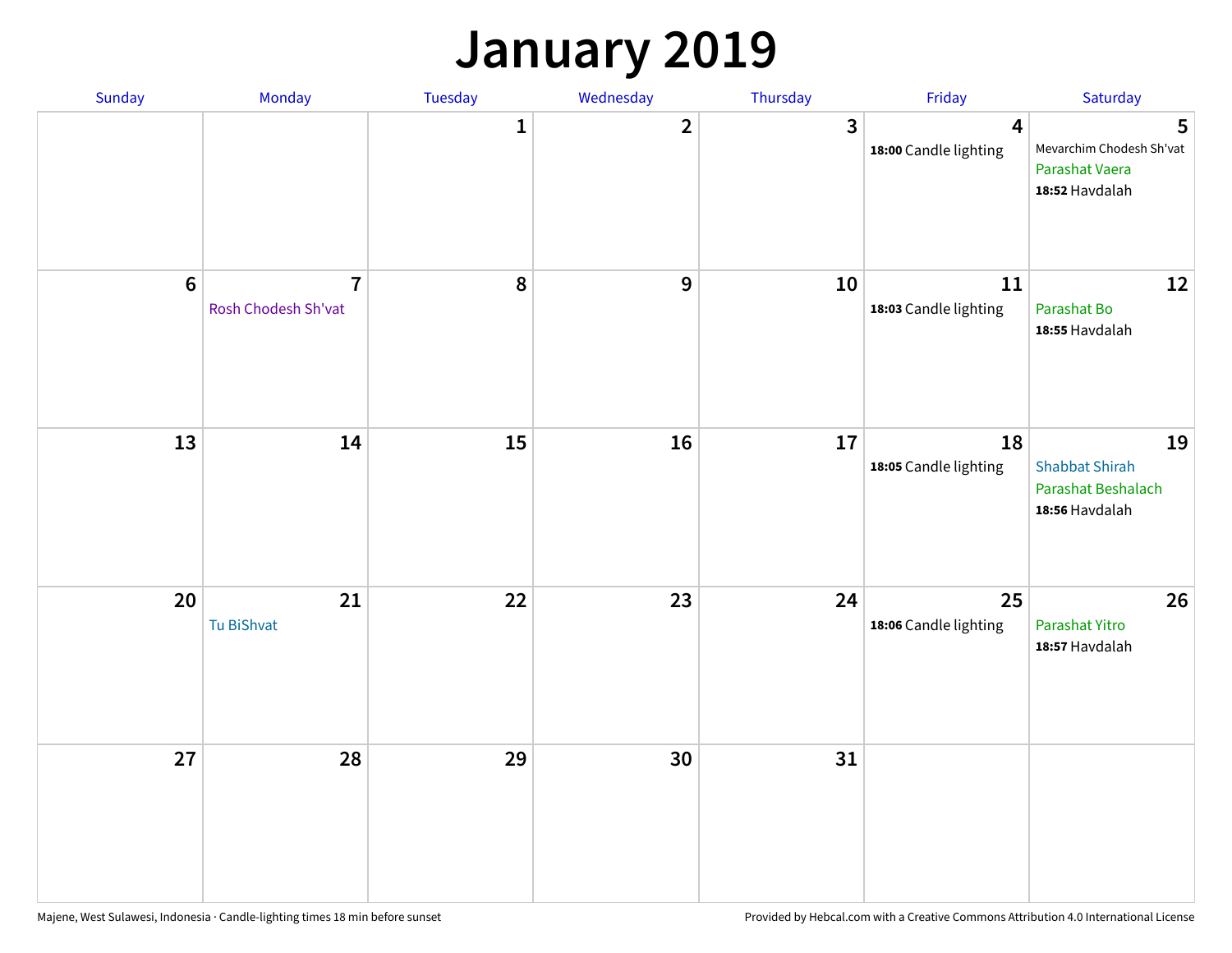# **February 2019**

| Sunday | Monday                  | Tuesday                  | Wednesday                      | Thursday       | Friday                                    | Saturday                                                                           |
|--------|-------------------------|--------------------------|--------------------------------|----------------|-------------------------------------------|------------------------------------------------------------------------------------|
|        |                         |                          |                                |                | $\mathbf{1}$<br>18:07 Candle lighting     | $\overline{2}$<br>Mevarchim Chodesh Adar I<br>Parashat Mishpatim<br>18:58 Havdalah |
| 3      | $\overline{\mathbf{4}}$ | 5<br>Rosh Chodesh Adar I | $\bf 6$<br>Rosh Chodesh Adar I | $\overline{7}$ | $\boldsymbol{8}$<br>18:07 Candle lighting | 9<br>Parashat Terumah<br>18:57 Havdalah                                            |
| 10     | $11\,$                  | 12                       | 13                             | 14             | 15<br>18:06 Candle lighting               | 16<br>Parashat Tetzaveh<br>18:56 Havdalah                                          |
| 17     | 18                      | 19<br><b>Purim Katan</b> | 20                             | 21             | 22<br>18:05 Candle lighting               | 23<br>Parashat Ki Tisa<br>18:55 Havdalah                                           |
| 24     | 25                      | 26                       | 27                             | 28             |                                           |                                                                                    |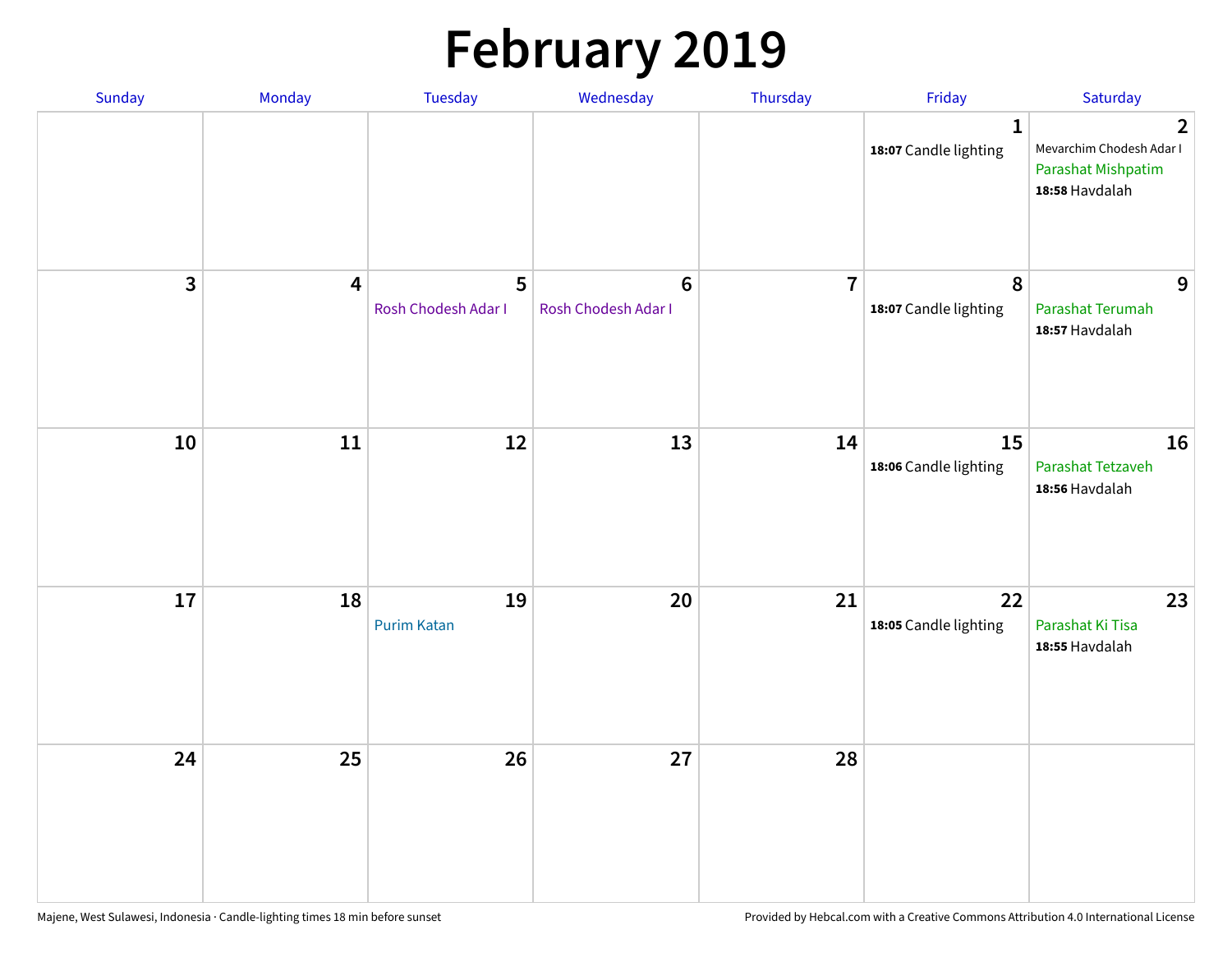### **March 2019**

| Sunday         | Monday | Tuesday | Wednesday                                                                                | Thursday                               | Friday                                              | Saturday                                                                                                      |
|----------------|--------|---------|------------------------------------------------------------------------------------------|----------------------------------------|-----------------------------------------------------|---------------------------------------------------------------------------------------------------------------|
|                |        |         |                                                                                          |                                        | $\mathbf{1}$<br>18:03 Candle lighting               | $\overline{2}$<br><b>Shabbat Shekalim</b><br>Mevarchim Chodesh Adar II<br>Parashat Vayakhel<br>18:52 Havdalah |
| $\overline{3}$ | 4      | 5       | $6\phantom{1}6$                                                                          | $\overline{7}$<br>Rosh Chodesh Adar II | 8<br>Rosh Chodesh Adar II<br>18:01 Candle lighting  | 9<br>Parashat Pekudei<br>18:50 Havdalah                                                                       |
| 10             | 11     | 12      | 13                                                                                       | 14                                     | 15<br>17:58 Candle lighting                         | 16<br><b>Shabbat Zachor</b><br>Parashat Vayikra<br>18:47 Havdalah                                             |
| 17             | 18     | 19      | 20<br>05:08 Fast begins<br><b>Ta'anit Esther</b><br>18:40 Fast ends<br><b>Erev Purim</b> | 21<br>Purim                            | 22<br><b>Shushan Purim</b><br>17:56 Candle lighting | 23<br>Parashat Tzav<br>18:45 Havdalah                                                                         |
| 24             | 25     | 26      | 27                                                                                       | 28                                     | 29<br>17:53 Candle lighting                         | 30<br><b>Shabbat Parah</b><br>Mevarchim Chodesh Nisan<br>Parashat Shmini<br>18:42 Havdalah                    |
| 31             |        |         |                                                                                          |                                        |                                                     |                                                                                                               |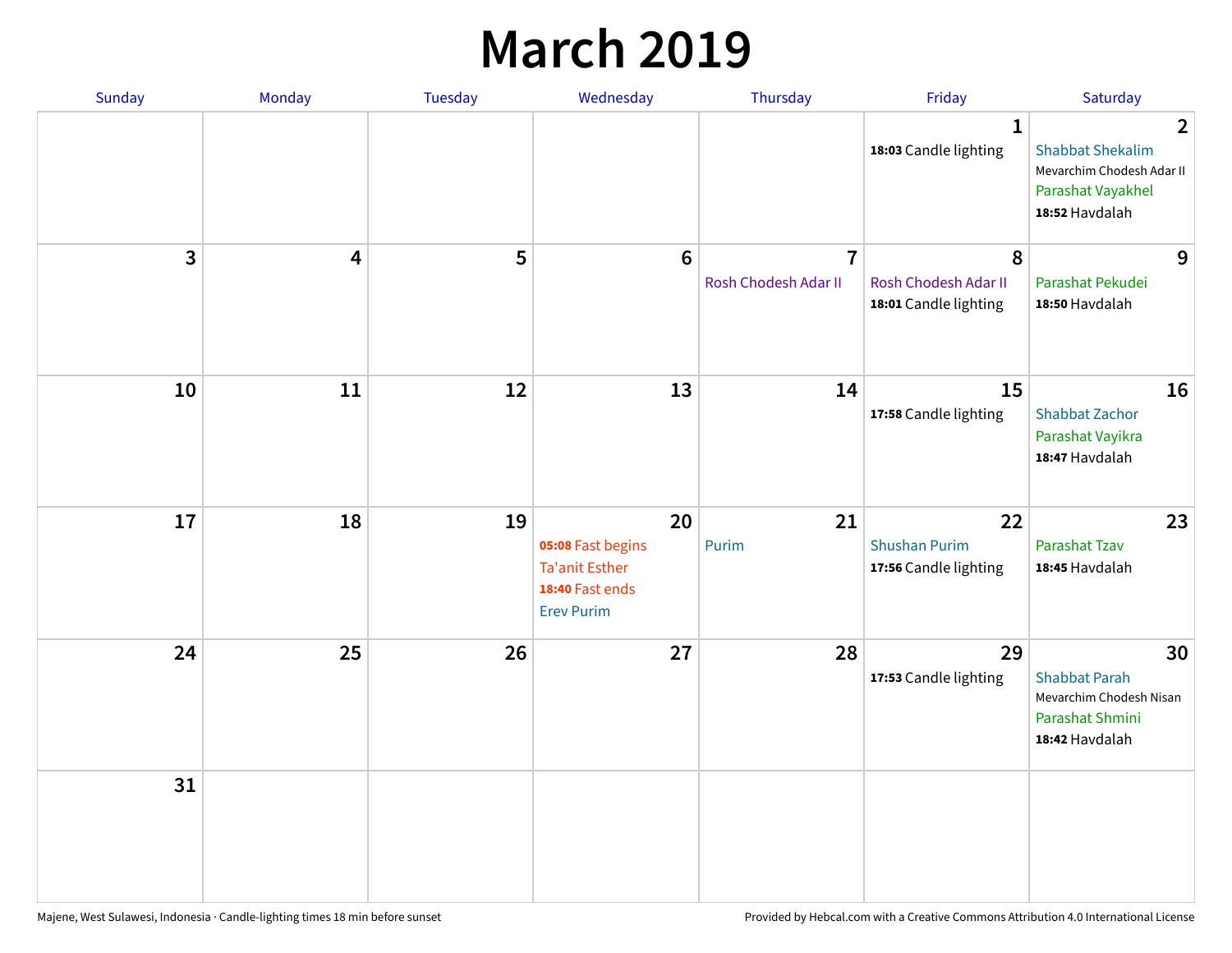# **April 2019**

| Sunday                                   | Monday                  | Tuesday                | Wednesday             | Thursday                                        | Friday                                                                                            | Saturday                                                                                 |
|------------------------------------------|-------------------------|------------------------|-----------------------|-------------------------------------------------|---------------------------------------------------------------------------------------------------|------------------------------------------------------------------------------------------|
|                                          | $\mathbf{1}$            | $\overline{2}$         | 3                     | $\overline{4}$                                  | 5<br>17:50 Candle lighting                                                                        | 6<br>Shabbat HaChodesh<br><b>Rosh Chodesh Nisan</b><br>Parashat Tazria<br>18:39 Havdalah |
| $\overline{7}$                           | 8                       | $\boldsymbol{9}$       | 10                    | 11                                              | 12<br>17:48 Candle lighting                                                                       | 13<br><b>Shabbat HaGadol</b><br>Parashat Metzora<br>18:37 Havdalah                       |
| 14                                       | 15<br>Yom HaAliyah      | 16                     | 17                    | 18                                              | 19<br>05:02 Fast begins<br><b>Ta'anit Bechorot</b><br><b>Erev Pesach</b><br>17:45 Candle lighting | 20<br>Pesach I<br>18:35 Candle lighting                                                  |
| 21<br><b>Pesach II</b><br>18:35 Havdalah | 22<br>Pesach III (CH"M) | 23<br>Pesach IV (CH"M) | 24<br>Pesach V (CH"M) | 25<br>Pesach VI (CH"M)<br>17:44 Candle lighting | 26<br><b>Pesach VII</b><br>17:44 Candle lighting                                                  | 27<br><b>Pesach VIII</b><br>18:33 Havdalah                                               |
| 28                                       | 29                      | 30                     |                       |                                                 |                                                                                                   |                                                                                          |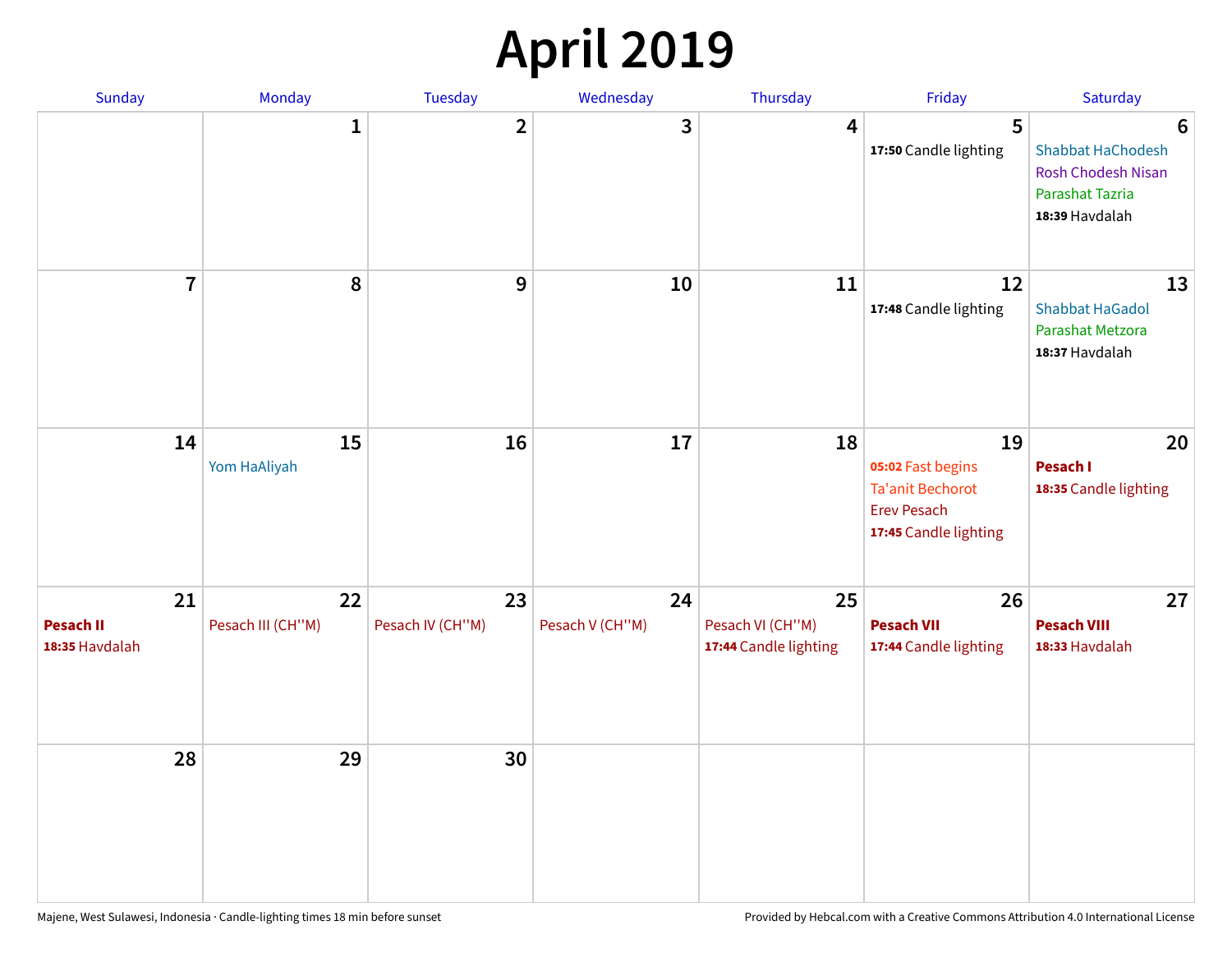### **May 2019**

| Sunday                  | Monday                                | Tuesday        | Wednesday                  | Thursday                      | Friday                                  | Saturday                                                              |
|-------------------------|---------------------------------------|----------------|----------------------------|-------------------------------|-----------------------------------------|-----------------------------------------------------------------------|
|                         |                                       |                | 1                          | $\overline{2}$<br>Yom HaShoah | $\overline{3}$<br>17:42 Candle lighting | 4<br>Mevarchim Chodesh Iyyar<br>Parashat Achrei Mot<br>18:32 Havdalah |
| 5<br>Rosh Chodesh Iyyar | $6\phantom{1}6$<br>Rosh Chodesh Iyyar | $\overline{7}$ | $\pmb{8}$<br>Yom HaZikaron | 9<br>Yom HaAtzma'ut           | 10<br>17:41 Candle lighting             | 11<br>Parashat Kedoshim<br>18:32 Havdalah                             |
| 12                      | 13                                    | 14             | 15                         | 16                            | 17<br>17:41 Candle lighting             | 18<br>Parashat Emor<br>18:32 Havdalah                                 |
| 19<br>Pesach Sheni      | 20                                    | 21             | 22                         | 23<br>Lag BaOmer              | 24<br>17:41 Candle lighting             | 25<br>Parashat Behar<br>18:32 Havdalah                                |
| 26                      | 27                                    | 28             | 29                         | 30                            | 31<br>17:41 Candle lighting             |                                                                       |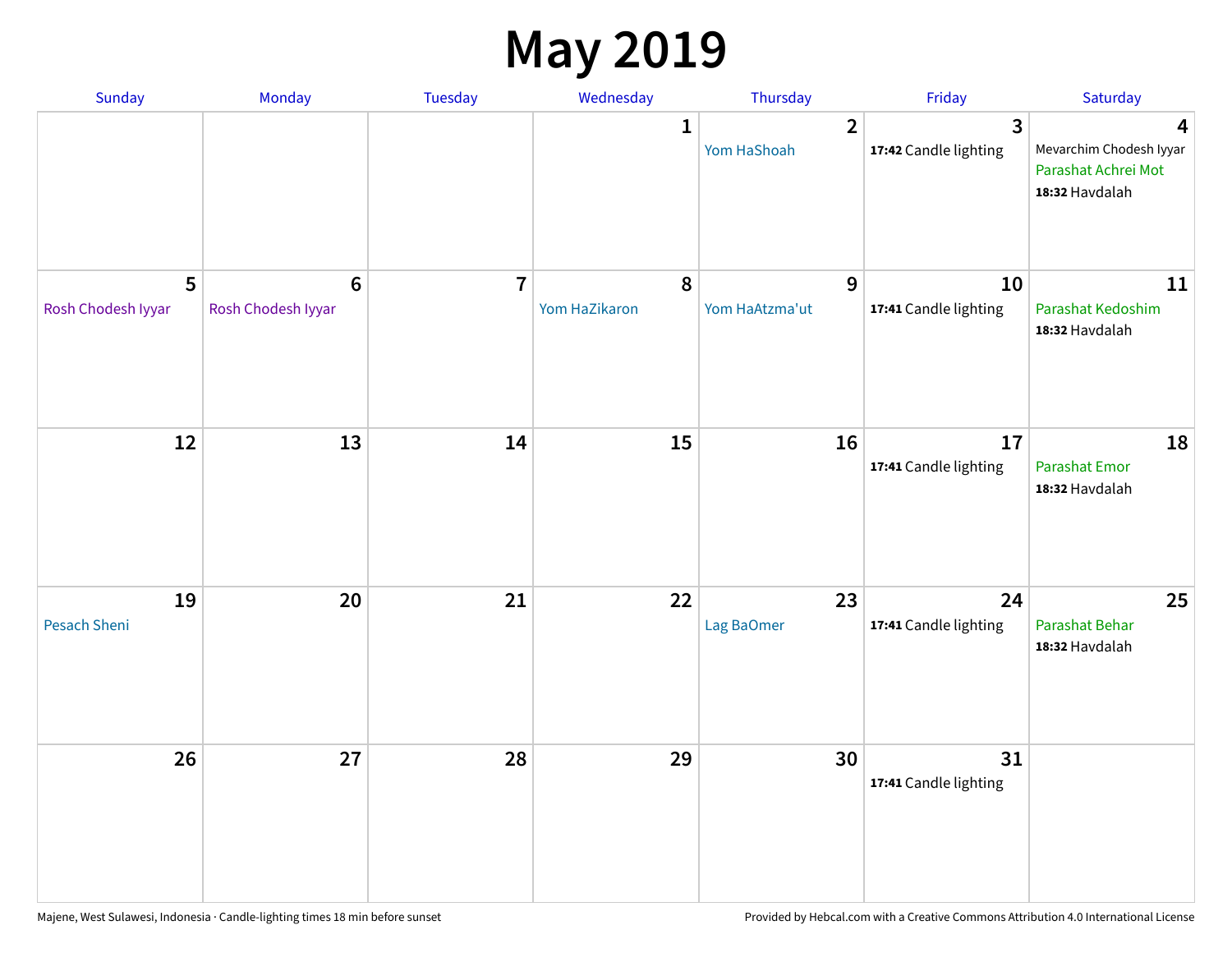#### **June 2019**

| Sunday                                         | Monday                                    | Tuesday                        | Wednesday | Thursday        | Friday                                  | Saturday                                                               |
|------------------------------------------------|-------------------------------------------|--------------------------------|-----------|-----------------|-----------------------------------------|------------------------------------------------------------------------|
|                                                |                                           |                                |           |                 |                                         | 1<br>Mevarchim Chodesh Sivan<br>Parashat Bechukotai<br>18:33 Havdalah  |
| $\overline{2}$<br>Yom Yerushalayim             | $\mathbf{3}$                              | 4<br><b>Rosh Chodesh Sivan</b> | 5         | $6\phantom{1}6$ | $\overline{7}$<br>17:42 Candle lighting | 8<br><b>Erev Shavuot</b><br>Parashat Bamidbar<br>18:34 Candle lighting |
| 9<br><b>Shavuot I</b><br>18:34 Candle lighting | 10<br><b>Shavuot II</b><br>18:34 Havdalah | 11                             | 12        | 13              | 14<br>17:43 Candle lighting             | 15<br><b>Parashat Nasso</b><br>18:35 Havdalah                          |
| 16                                             | 17                                        | 18                             | 19        | 20              | 21<br>17:45 Candle lighting             | 22<br>Parashat Beha'alotcha<br>18:37 Havdalah                          |
| 23                                             | 24                                        | 25                             | 26        | 27              | 28<br>17:46 Candle lighting             | 29<br>Mevarchim Chodesh Tamuz<br>Parashat Sh'lach<br>18:38 Havdalah    |
| 30                                             |                                           |                                |           |                 |                                         |                                                                        |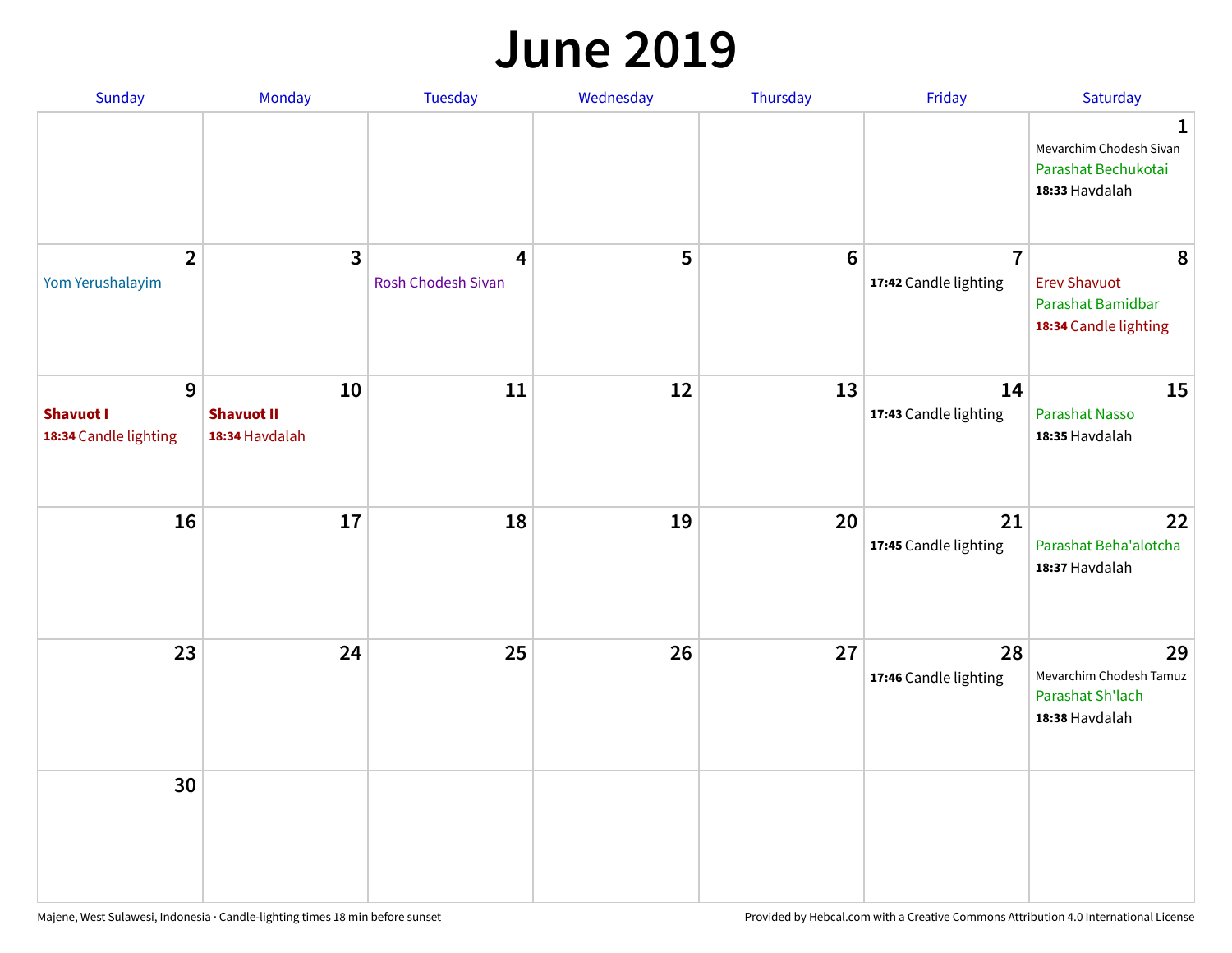# **July 2019**

| Sunday                                                           | Monday       | Tuesday        | Wednesday                            | Thursday                             | Friday                      | Saturday                                                                |
|------------------------------------------------------------------|--------------|----------------|--------------------------------------|--------------------------------------|-----------------------------|-------------------------------------------------------------------------|
|                                                                  | $\mathbf{1}$ | $\overline{2}$ | $\overline{3}$<br>Rosh Chodesh Tamuz | $\overline{4}$<br>Rosh Chodesh Tamuz | 5<br>17:48 Candle lighting  | $6\phantom{1}6$<br>Parashat Korach<br>18:40 Havdalah                    |
| $\overline{7}$                                                   | 8            | 9              | 10                                   | 11                                   | 12<br>17:49 Candle lighting | 13<br><b>Parashat Chukat</b><br>18:41 Havdalah                          |
| 14                                                               | 15           | 16             | 17                                   | 18                                   | 19<br>17:50 Candle lighting | 20<br><b>Parashat Balak</b><br>18:42 Havdalah                           |
| 21<br>05:08 Fast begins<br><b>Tzom Tammuz</b><br>18:36 Fast ends | 22           | 23             | 24                                   | 25                                   | 26<br>17:51 Candle lighting | 27<br>Mevarchim Chodesh Av<br><b>Parashat Pinchas</b><br>18:42 Havdalah |
| 28                                                               | 29           | 30             | 31                                   |                                      |                             |                                                                         |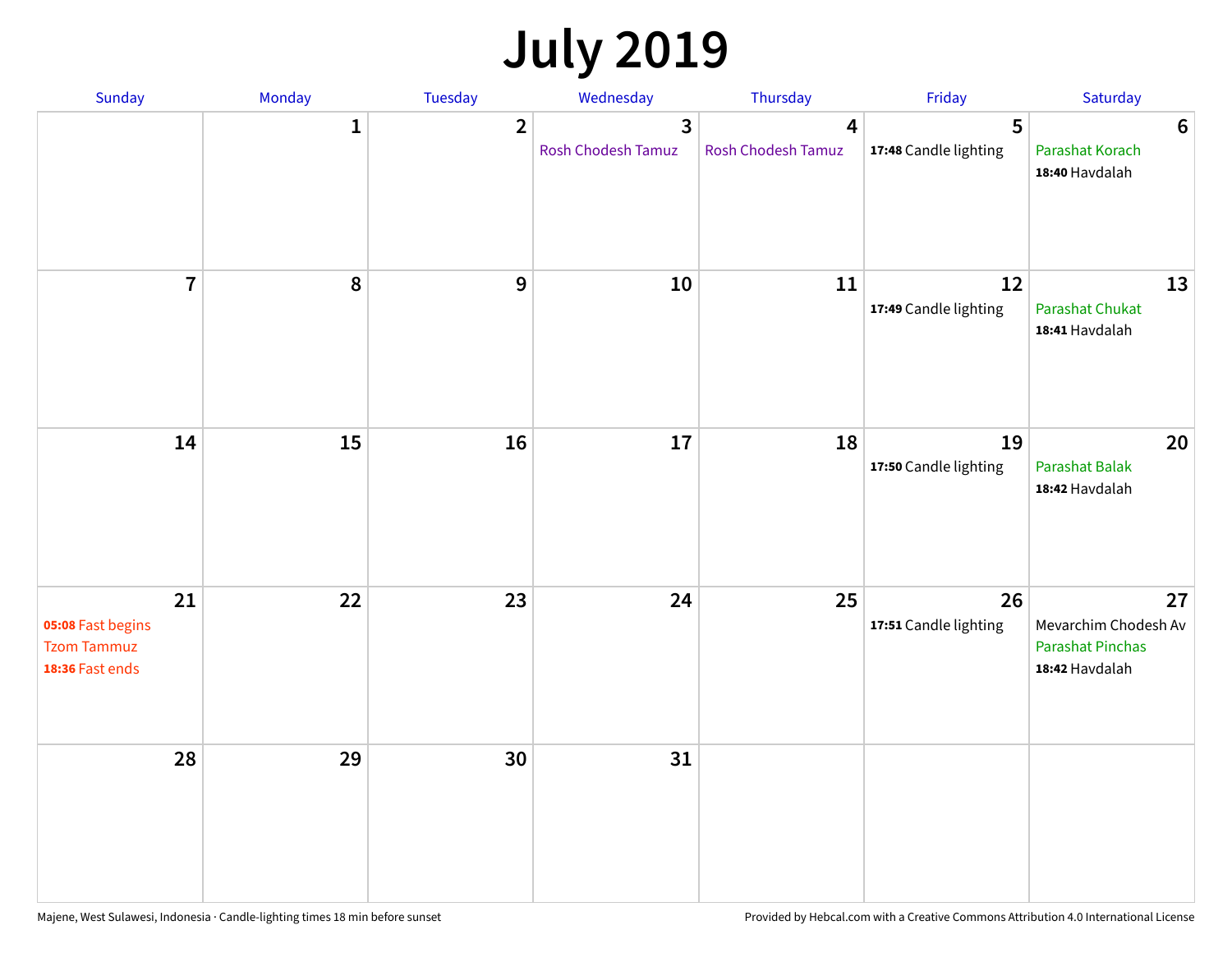# **August 2019**

| Sunday                                          | Monday | Tuesday         | Wednesday               | Thursday     | Friday                                                     | Saturday                                                                                                   |
|-------------------------------------------------|--------|-----------------|-------------------------|--------------|------------------------------------------------------------|------------------------------------------------------------------------------------------------------------|
|                                                 |        |                 |                         | $\mathbf{1}$ | $\overline{2}$<br>Rosh Chodesh Av<br>17:51 Candle lighting | $\overline{3}$<br>Parashat Matot-Masei<br>18:42 Havdalah                                                   |
| $\overline{\mathbf{4}}$                         | 5      | $6\phantom{1}6$ | $\overline{\mathbf{I}}$ | 8            | 9<br>17:51 Candle lighting                                 | 10<br><b>Shabbat Chazon</b><br>18:09 Fast begins<br>Erev Tish'a B'Av<br>Parashat Devarim<br>18:41 Havdalah |
| 11<br>Tish'a B'Av (observed)<br>18:35 Fast ends | 12     | 13              | 14                      | 15           | 16<br>Tu B'Av<br>17:50 Candle lighting                     | 17<br><b>Shabbat Nachamu</b><br>Parashat Vaetchanan<br>18:40 Havdalah                                      |
| 18                                              | 19     | 20              | 21                      | 22           | 23<br>17:49 Candle lighting                                | 24<br>Mevarchim Chodesh Elul<br><b>Parashat Eikev</b><br>18:38 Havdalah                                    |
| 25                                              | 26     | 27              | 28                      | 29           | 30<br>17:47 Candle lighting                                | 31<br><b>Rosh Chodesh Elul</b><br>Parashat Re'eh<br>18:37 Havdalah                                         |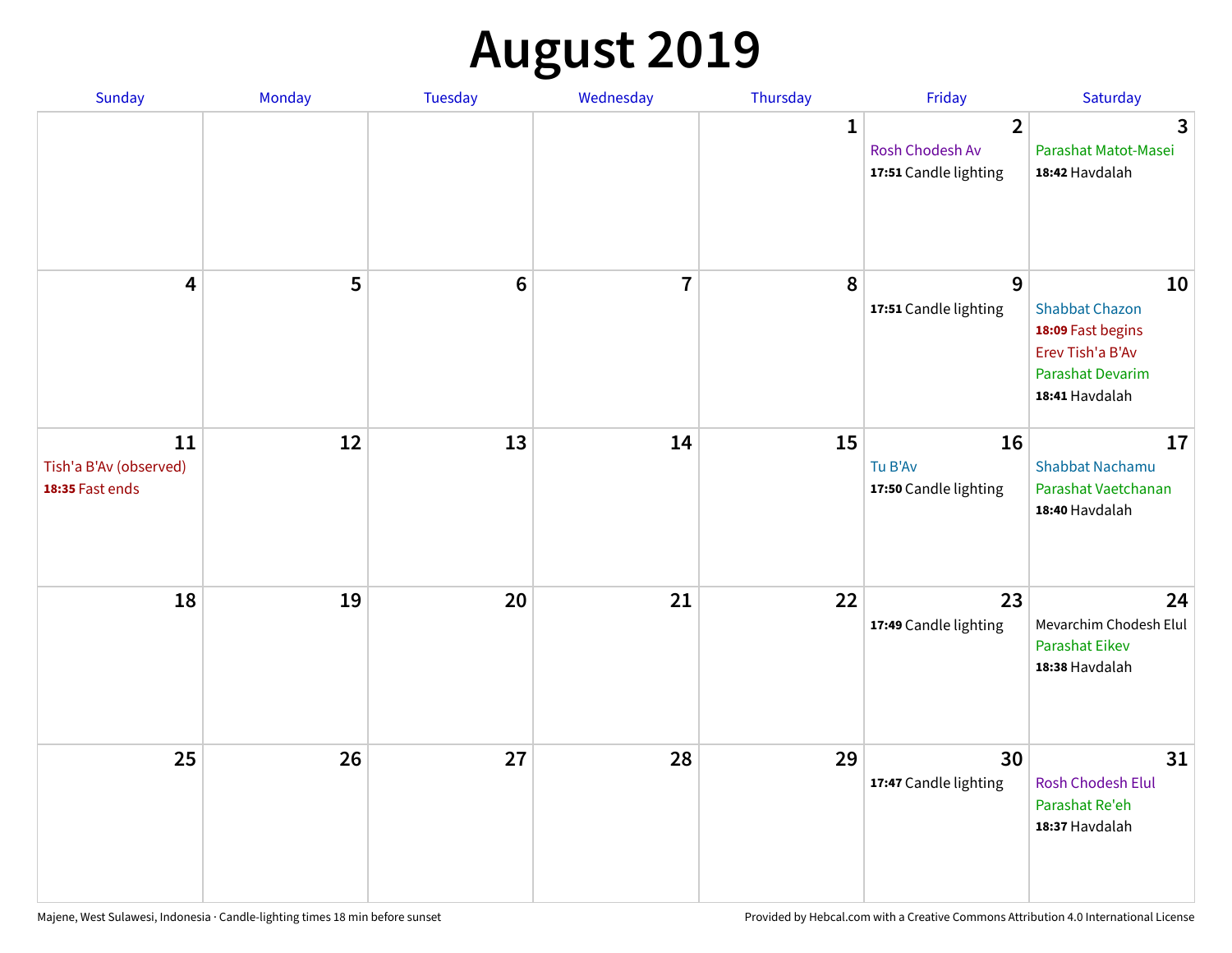### **September 2019**

| Sunday                                                      | Monday                                           | Tuesday | Wednesday | Thursday | Friday                                   | Saturday                                                             |
|-------------------------------------------------------------|--------------------------------------------------|---------|-----------|----------|------------------------------------------|----------------------------------------------------------------------|
| $\mathbf{1}$<br>Rosh Hashana LaBehemot<br>Rosh Chodesh Elul | $\overline{2}$                                   | 3       | 4         | 5        | $6\phantom{1}6$<br>17:46 Candle lighting | $\overline{\mathbf{7}}$<br><b>Parashat Shoftim</b><br>18:35 Havdalah |
| 8                                                           | 9                                                | 10      | 11        | 12       | 13<br>17:44 Candle lighting              | 14<br>Parashat Ki Teitzei<br>18:33 Havdalah                          |
| 15                                                          | 16                                               | 17      | 18        | 19       | 20<br>17:42 Candle lighting              | 21<br>Leil Selichot<br>Parashat Ki Tavo<br>18:31 Havdalah            |
| 22                                                          | 23                                               | 24      | 25        | 26       | 27<br>17:40 Candle lighting              | 28<br>Parashat Nitzavim<br>18:29 Havdalah                            |
| 29<br>Erev Rosh Hashana<br>17:40 Candle lighting            | 30<br>Rosh Hashana 5780<br>18:29 Candle lighting |         |           |          |                                          |                                                                      |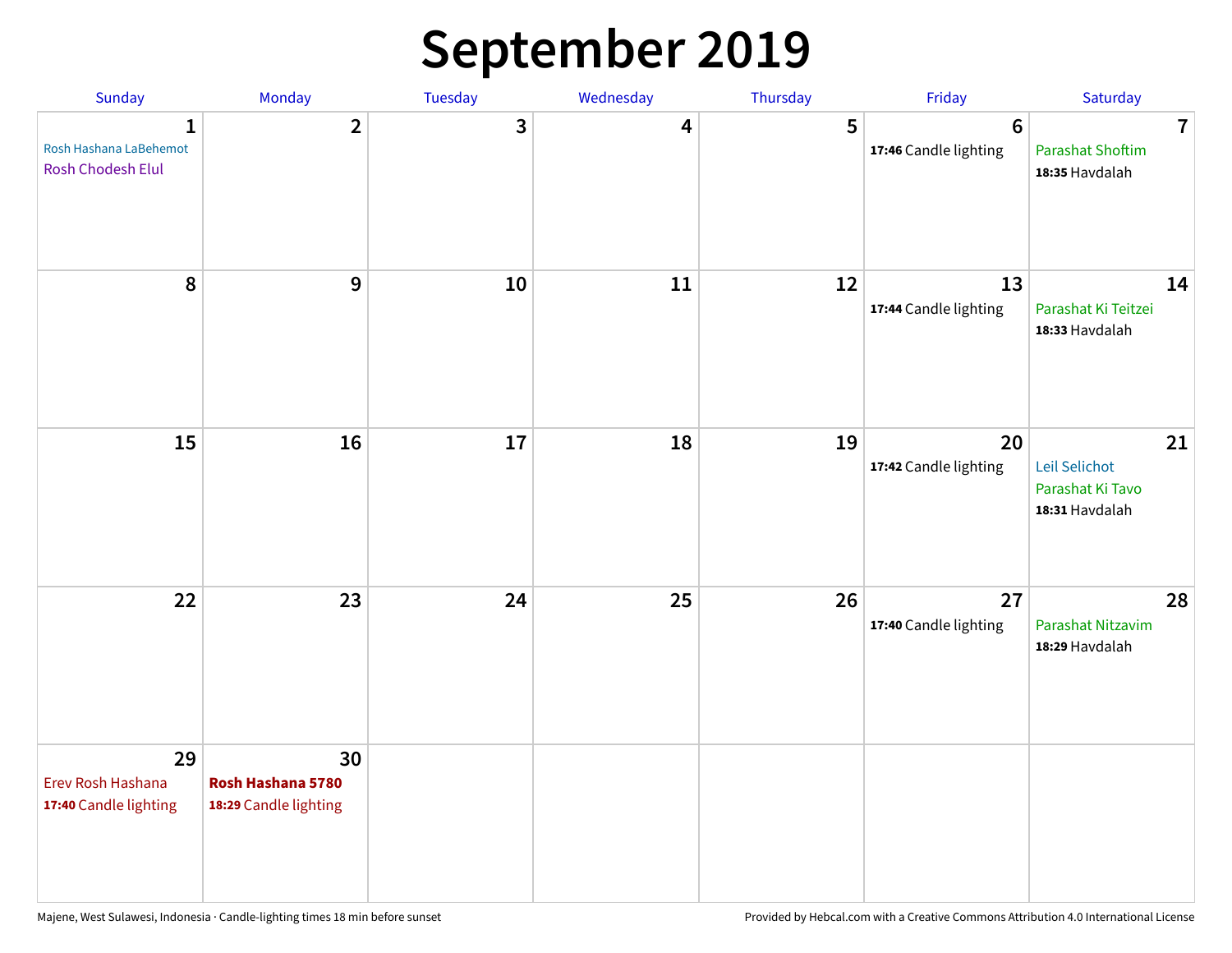# **October 2019**

| <b>Sunday</b>                                            | <b>Monday</b>                                        | <b>Tuesday</b>                                           | Wednesday                                                                      | Thursday               | Friday                                         | Saturday                                                                       |
|----------------------------------------------------------|------------------------------------------------------|----------------------------------------------------------|--------------------------------------------------------------------------------|------------------------|------------------------------------------------|--------------------------------------------------------------------------------|
|                                                          |                                                      | $\mathbf{1}$<br><b>Rosh Hashana II</b><br>18:29 Havdalah | $\overline{2}$<br>04:49 Fast begins<br><b>Tzom Gedaliah</b><br>18:23 Fast ends | 3                      | $\overline{4}$<br>17:39 Candle lighting        | 5<br><b>Shabbat Shuva</b><br>Parashat Vayeilech<br>18:28 Havdalah              |
| $6\phantom{1}$                                           | $\overline{7}$                                       | 8<br><b>Erev Yom Kippur</b><br>17:38 Candle lighting     | 9<br><b>Yom Kippur</b><br>18:27 Havdalah                                       | 10                     | 11<br>17:38 Candle lighting                    | 12<br>Parashat Ha'Azinu<br>18:27 Havdalah                                      |
| 13<br><b>Erev Sukkot</b><br>17:37 Candle lighting        | 14<br>Sukkot I<br>18:27 Candle lighting              | 15<br><b>Sukkot II</b><br>18:27 Havdalah                 | 16<br>Sukkot III (CH"M)                                                        | 17<br>Sukkot IV (CH"M) | 18<br>Sukkot V (CH"M)<br>17:37 Candle lighting | 19<br>Sukkot VI (CH"M)<br>18:26 Havdalah                                       |
| 20<br>Sukkot VII (Hoshana Raba)<br>17:36 Candle lighting | 21<br><b>Shmini Atzeret</b><br>18:26 Candle lighting | 22<br><b>Simchat Torah</b><br>18:26 Havdalah             | 23                                                                             | 24                     | 25<br>17:36 Candle lighting                    | 26<br>Mevarchim Chodesh Cheshvan<br><b>Parashat Bereshit</b><br>18:26 Havdalah |
| 27                                                       | 28                                                   | 29<br>Rosh Chodesh Cheshvan                              | 30<br>Rosh Chodesh Cheshvan                                                    | 31                     |                                                |                                                                                |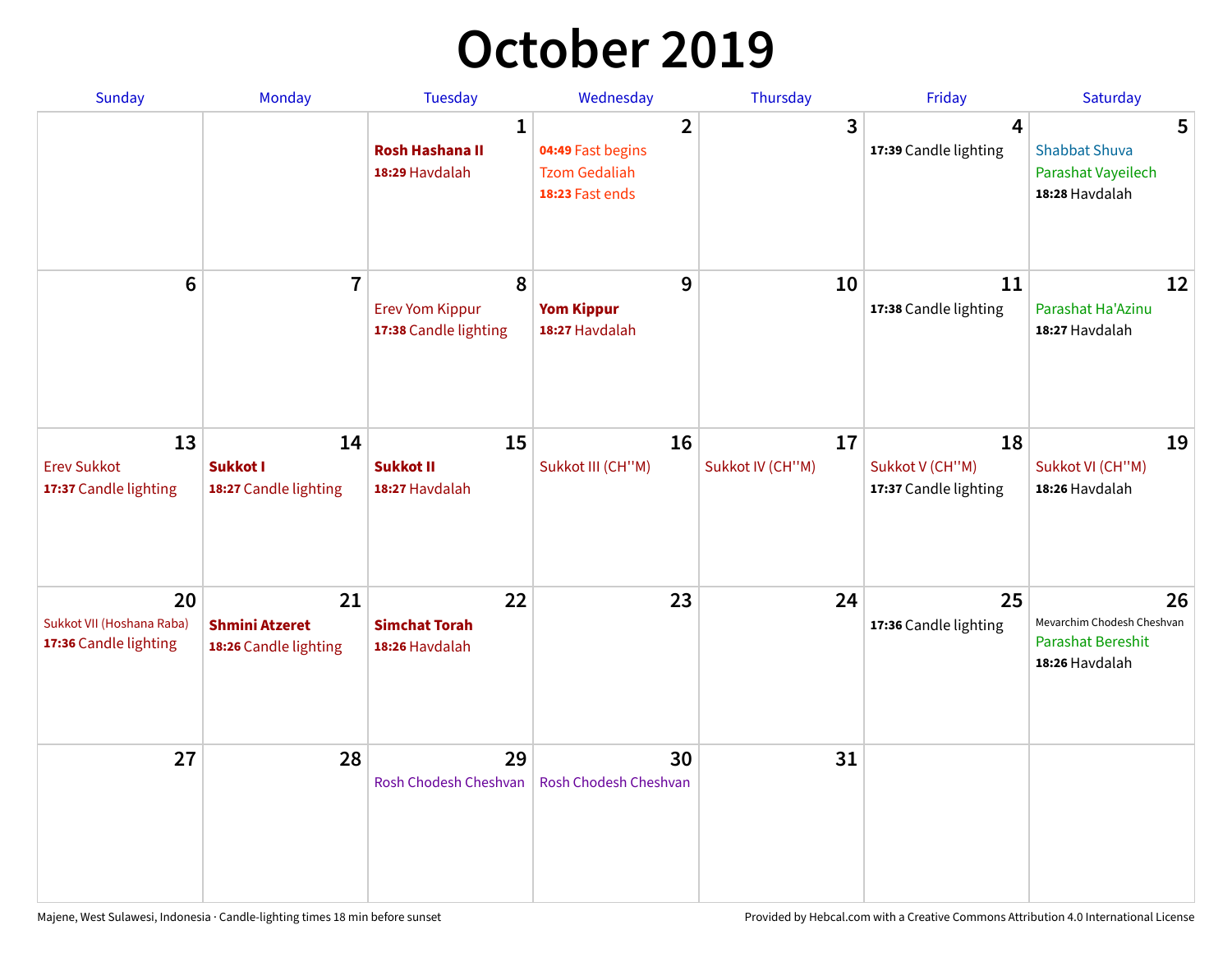#### **November 2019**

| Sunday | Monday                  | Tuesday                             | Wednesday  | Thursday                  | Friday                                                    | Saturday                                                                 |
|--------|-------------------------|-------------------------------------|------------|---------------------------|-----------------------------------------------------------|--------------------------------------------------------------------------|
|        |                         |                                     |            |                           | 1<br>17:36 Candle lighting                                | $\overline{2}$<br><b>Parashat Noach</b><br>18:27 Havdalah                |
| 3      | $\overline{\mathbf{4}}$ | 5<br>Yom HaAliyah School Observance | $\bf 6$    | $\overline{7}$            | 8<br>17:37 Candle lighting                                | 9<br>Parashat Lech-Lecha<br>18:28 Havdalah                               |
| 10     | $11\,$                  | 12                                  | 13         | 14                        | 15<br>17:38 Candle lighting                               | 16<br>Parashat Vayera<br>18:30 Havdalah                                  |
| 17     | 18                      | 19                                  | 20         | 21                        | 22<br>17:40 Candle lighting                               | 23<br>Mevarchim Chodesh Kislev<br>Parashat Chayei Sara<br>18:32 Havdalah |
| 24     | 25                      | 26                                  | 27<br>Sigd | 28<br>Rosh Chodesh Kislev | 29<br><b>Rosh Chodesh Kislev</b><br>17:43 Candle lighting | 30<br><b>Parashat Toldot</b><br>18:35 Havdalah                           |